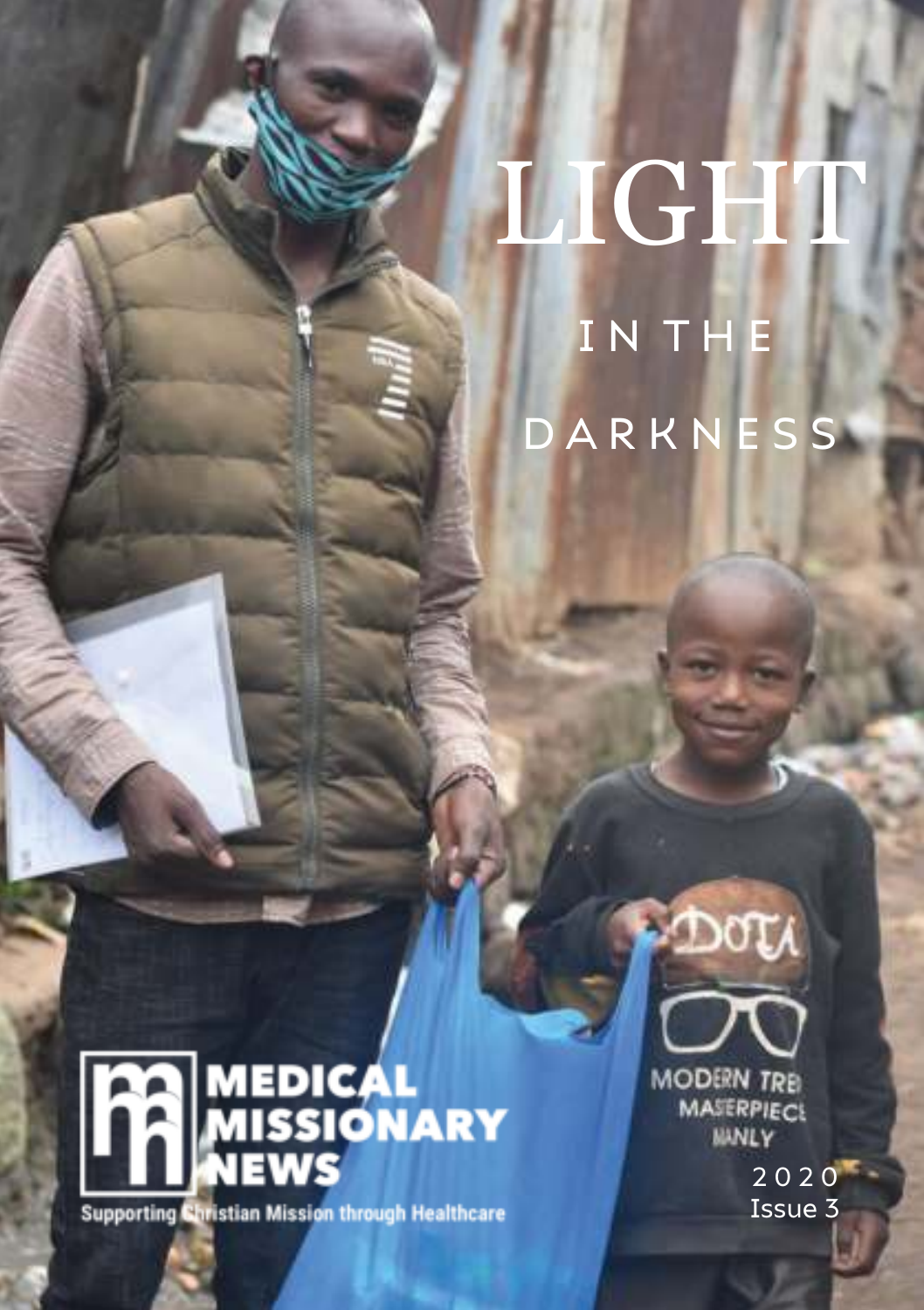t the beginning of 2020, few of us could have imagined the chaos the world would be collec-A

tively thrown into by the deadly Severe Acute Respiratory Syndrome Coronavirus 2 virus (SARS-CoV-2). The coronavirus pandemic represents the biggest global medical challenge of the 21st century. The World Health Organisation has reported over 23 million confirmed cases of COVID-19 with over 800,000 deaths worldwide. The disease has led to societal standstill, exposing our vulnerability and forcing many to consider their own mortality.

From a medical perspective, this has been a disease like no other in recent history. A cousin of the SARS virus, COVID-19 leads to an equally devastating pneumonia but, unlike SARS-CoV, it is transmissable in asymptomatic individuals. At its peak in April, the UK pandemic led to near exhaustion of NHS capacity. Almost all routine NHS services were suspended for a period of time and most staff redeployed for COVID-19 ward duty. Operating theatres were repurposed as intensive care units and additional temporary hospitals set up to increase capacity. Many staff themselves contracted the virus with over 540 health and social worker deaths recorded in England and Wales as a result.

Scientists and medical professionals around the world have worked tirelessly to better understand the virus and best medical treatments. Of particular importance is the work on vaccine development which appears to be making good progress.

How do we respond to the COVID-19 situation as a Christian? Psalm 46:1 says: 'God is our refuge and strength, an ever-present help in times of trouble. Therefore we will not fear, though the earth is transformed and the mountains are toppled into the depths of the seas'. We can cling to the character of God and the hope and certainty of an eternal future amid the terror and fear of death. Our God 'knows the end from the beginning' (Is. 46:10) and 'all the days ordained for me were written in your book before one of them came to be' (Ps. 139:16). We have

**1 2**

this confidence that the Lord is in control. Furthermore we know we have a compassionate God, a high priest who is able to sympathise with our weaknesses and who wept when Lazarus died, despite knowing he would bring him back to life. Our model for responding to COVID-19 is from the Lord.

We should remember in prayer and action those affected by COV-ID-19 and lament for those who have lost their lives to the disease. Pray that as people consider their vulnerability and frailty, they would lift their eyes to heaven to trust in the Lord. Pray for our brothers and sisters in parts of the world such as South America in which the situation is less controlled and resources are more limited. The impact that coronavirus is starting to have in highly dense environments such as refugee camps is very worrying. Medical care for all other non-Covid work has been extremely limited until relatively recently and we are also witnessing the fallout of routine care which has been suspended for several months.

Praise God that we now understand better how to manage the virus and are mercifully seeing fewer cases in hospital. We also have access to better testing and more rapid testing to help facilitate local lockdowns to prevent the spread of the virus. Please pray also for successful vaccine development as this is really the only 'exit strategy'. Practically we can contribute in whichever sector of society we find ourselves placed in. Public health measures are central to the control of pandemics, and as Christians we can protect the weak and vulnerable in society by being careful with social distancing measures and supporting those who are selfisolating. Our response is to rely on the Lord and His wisdom and although we may not have all the answers, we know there is One who does.

"God is too good to be unkind and He is too wise to be mistaken. And when we cannot trace His hand, we must trust His heart." - Charles Spurgeon

Face Shiel

Editorial by Dr Jane Macnaughtan MMN Trustee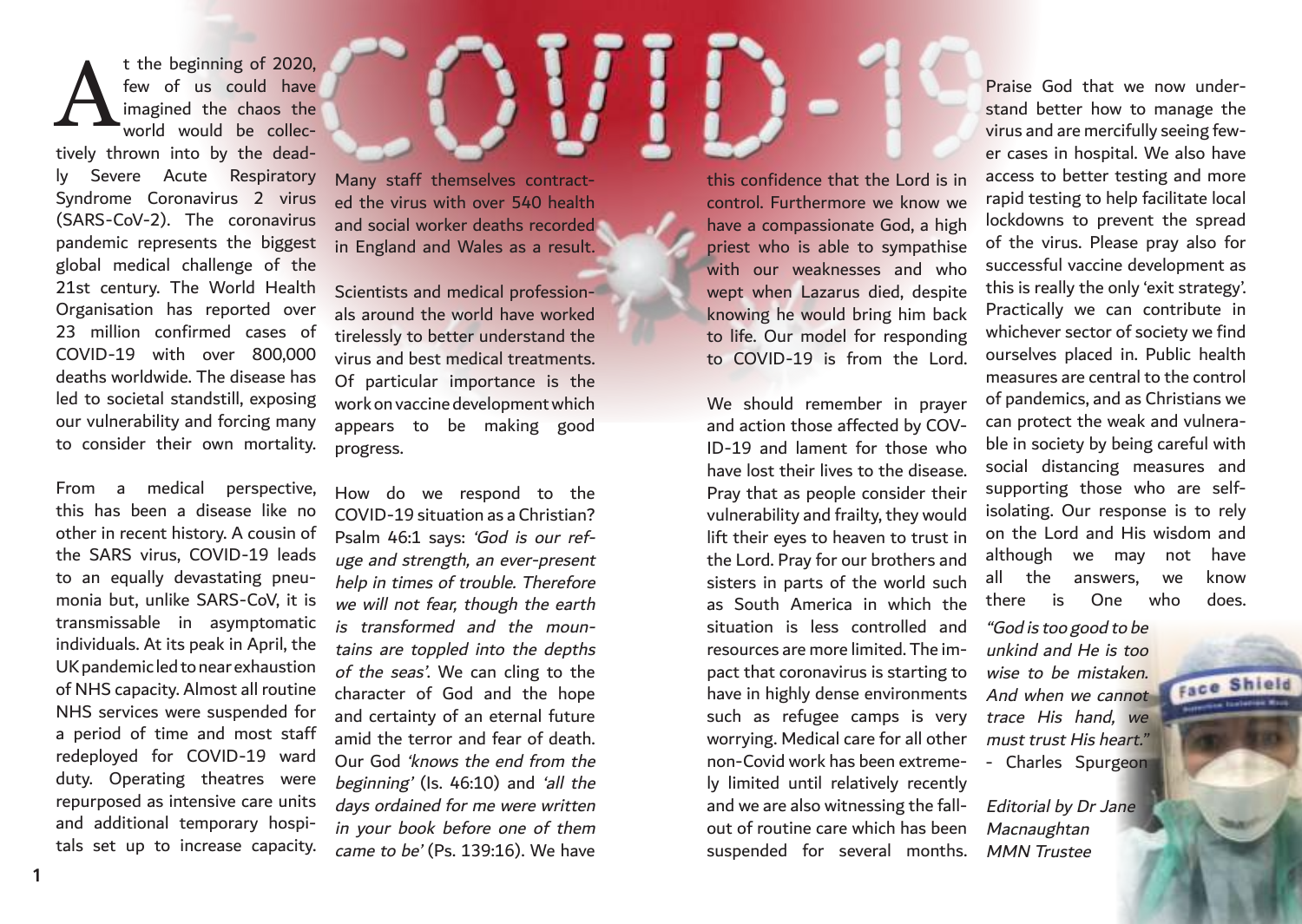### **C O V I D - 1 9 R E S P O N D I N G T O**

of great uncertainty, high levels of poverty, abuse and neglect, and families fighting to survive on a daily basis to provide a meal for their children. It has been difficult to understand the reason for this global pandemic and God's purposes have, at times, been hidden by this great darkness. Yet, like in all the darkest times of history, His powerful love has shone through and He is using His people to reach out to those in need to remind them there is still an everlasting hope. T

Thank you very much for your generous response to the piece in the last magazine. We want to share with you how this support has been used by our partners as they have responded to the crisis and show how it has touched many lives for the glory of God. Please continue to pray for them.

### his year has brought a time R I C D - T H A I L A N D

The RICD Wheelchair project in Thailand has been functioning for over 20 years to support those with disabilities. When COVID-19 hit, the economy became unstable and workplaces shut, forcing those with a disability to survive on an income well below poverty level. RICD were able to provide basic food items to these families in desperate need. Their aim was to reach 1,000 families through the local churches.

### N F W H O P E CLINIC

New Hope Clinic was built by ImagineIf Trust in 2018 to reach displaced people in North Eastern DR Congo. When COVID-19 hit, those in Kasindi had not only been forced to leave their homes due to infighting, they also encountered immense flooding. During these devastating times, ImagineIf Trust worked with local churches to

distribute food, bedding, farm equipment and face masks.

"Our 'Love Congo' initiative has been partnering with churches to develop projects that meet the practical and spiritual needs of the people in Kasindi. The town has received over 10,000 displaced people, many of whom fled their villages with nothing. Our health centre is treating 300 patients per month, our feeding programme provides meals three times a week for 100 malnourished children, our primary school now has 300 pupils and the land we bought is providing allotments for 80 families.

When Kasindi was hit by a flood in May, we quickly mobilised some emergency funds to help those who were worst hit and with the help of MMN we have sent two further payments to provide emergency provisions for 200 families. Not only are the local pastors' faithful stewards of our donations, they also provide pastoral support to those who have lost loved ones or experienced traumatic situations. In all that we do, our prayer is that these people who have suffered so much will find their ultimate faith and hope in the life-giving gift that is Jesus Christ."



### WUKWASHI-7AMBIA

Wukwashi wa Nzambi exists to support children with disabilities and their families. In Africa, those with disabilities are marginalised and neglected, so Wukwashi offers them an education and skills training to give them a valid place in society. The majority of the families supported by Wukwashi are extremely poor and could not afford necessary items to protect them against the outbreak of COVID-19. Wukwashi gave around 500 families soap and bleach, as well as basic food packages. They also ran sanitisation programmes to show how to reduce the spread of germs. All of these opportunities opened up ways to share the gospel with these families in need.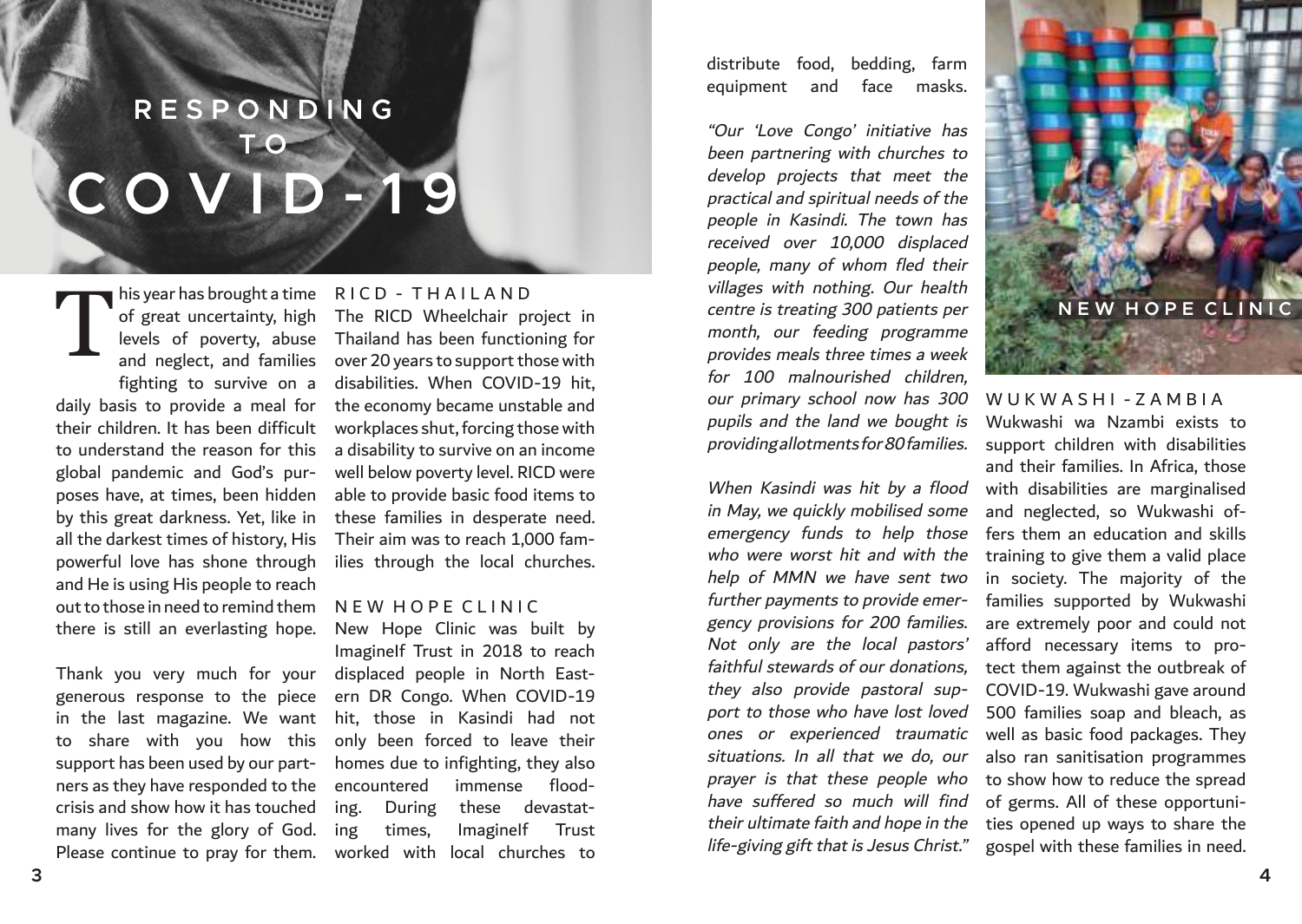### S H E L T E R O E H O P E

Shelter of Hope, Kenya, provide access to affordable quality education, and run two community health facilities that offer medical care at a subsidised fee for those who cannot afford basic healthcare. During the pandemic, they have reached out to the most vulnerable to provide food parcels while sharing the message of Jesus.

the lives of about 600 households. Nyora residents were faced with the double tragedy of Covid-19 coupled with floods, as over 300 people were displaced when streams and rivers broke their banks. Our priority target groups include: local community, church community, orphans, and vulnerable children households, who benefited from food basket gifts.



As parcels are distributed the village chiefs have allowed us to share the gospel with villagers and we thank God that some have put their trust in Christ. We long that more will as we continue to help these communities."

#### R A P C D - U G A N D A

"Our relief efforts have touched across Africa. Rwenzori Assoca-Accomplish Children's Trust seek to support disabled children tion of Parents and Children with Disabilities (RAPCD) provide an education to those who are blind or deaf to open up more opportunities to them in society. In May, Uganda was hit by floods which destroyed many homes and most of the families supported by RAPCD are farmers who rely on the land to provide both food and income. RAPCD have provided basic food necessities to these families while sharing God's love.

> "At a time where the coronavirus has brought hardship to people all over the world, the effects of lockdown were heightened in East Africa by many devastating floods. In the Rwenzori region of Uganda these floods have left hundreds of people displaced and gardens have been destroyed leaving people

with no way to feed their families. are bedridden at home or who of MMN, RAPCD have been able centre for wounds. With the adding them with mattresses, Bibles, hoes and some beans to enable Dr Pully reports: "We offer them to start rebuilding their lives. Please pray for families affected by flooding as they rebuild their lives, for the impact lockdown is having on children being able to receive ongoing rehabilitation and epilepsy medication. Please also pray for relief of malnutrition caused by the effect of lockdown.

### T A N Z A N I A This Dispensary & Palliative Care close to them or have been affect-

centre offers service to those who

Thanks to the generous support need medical attention at the to work with 75 families who were ed pressure of COVID-19, their affected by the flooding: provid- care for these people did not stop.

HEALTHCARE CENTRE - *psychological counselling to those* home visiting to those who are bedridden and we have about 15 palliative-care patients. For those who are not aware of COVID-19, we explain how they can take care of themselves and provide them a bucket and soap so they can wash their hands when entering their home. We advise people to continue praying, and give spiritual and people who have lost someone ed in other ways by COVID-19."

# ...pray for families as they For the contracted the stroyed leaving people<br>  $\begin{bmatrix}\n\text{Feyl} & \text{Feyl} & \text{Feyl} & \text{Feyl} \\
\text{Beyl} & \text{Beyl} & \text{Feyl} & \text{Feyl} & \text{Feyl} \\
\text{DUI} & \text{Feyl} & \text{Feyl} & \text{Feyl} & \text{Feyl} \\
\text{DUI} & \text{Feyl} & \text{Feyl} & \text{Feyl} & \text{Feyl} \\
\text{DUI} & \text{Feyl} & \$ **R A P C D - U G A N D A**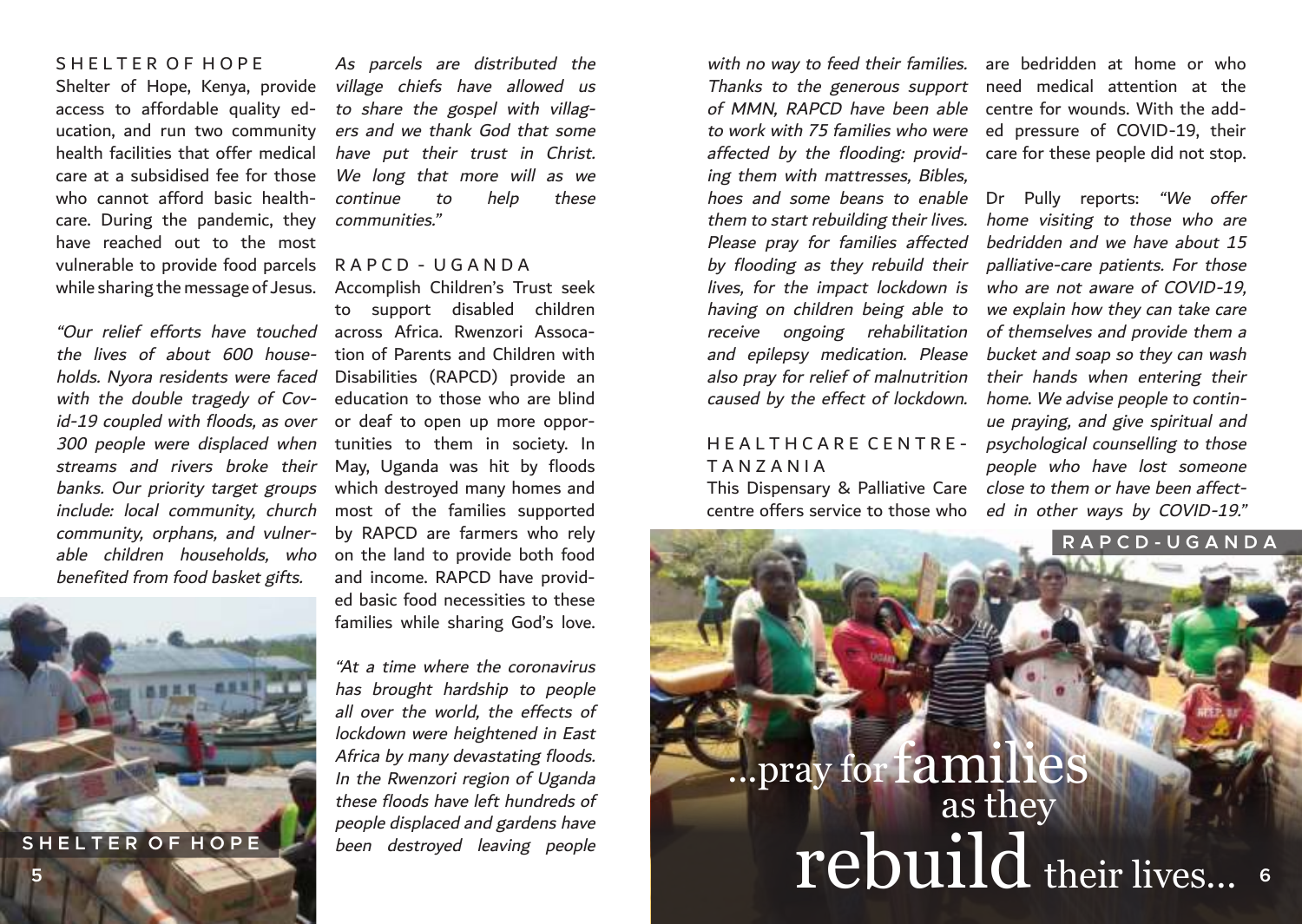

C M I A I D - M O L D O V A CMIAid provides practical care for those living in the poorest part of Europe. When COVID-19 hit the country, they provided food parcels and support through their Soup Kitchen to reach many families. The economy in Moldova could not sustain lockdown so many businesses reopened despite rising cases of the coronavirus. The needs in this country grow daily and many have become dependent on the support of CMIAid.

### A B C F O U N D A T I O N

The ABC Foundation, Albania aim to provide affordable and quality care for those who would otherwise not have access to the healthcare they need. The foundation offers basic health education programmes and offers training for doctors and nurses. Although other healthcare services closed due to COVID-19, ABC found ways of reaching its patients through

phone and video calls, providing online medical support and even providing food for some of its patients. They were also able to continue their free care for palliative patients to ensure they received the support they needed.

"Through God's providence, the state institutions required us to keep our doors open and provide care for people in our community. Even though it meant uncertainty, putting their health at risk, and facing their own fears, our team wholeheartedly continued to care for patients' physical health as well as their mental health. While the staff was not able to treat patients in person, you would find them speaking on the phone with patients who needed medical advice or a comforting word. The team went above and beyond their means to also meet basic daily needs of our patients living in poverty."

Redemption Village supports marginalised groups in the remote parts of Malawi through the provision of Bible teaching, medical camps and meeting the basic needs of the community. There are increasing cases of COV-ID-19 in the country and many have to walk for miles to provide Y E M E N food for their families. Redemption Village have provided families with flour as there has been no harvest, so having access to food has been near impossible. These families can barely source enough to provide food for their families, let alone protect themselves against the threat of COVID-19.

R E D E M P T I O N V I L L A G E

#### E M A N U E L C L I N I C

Emanuel Clinic provide around 18,000 consultations in Moldova every year and, through its mobile clinic, has provided free treatment to over 1,000 people a year who



live in remote areas. During this pandemic, they have provided food packets, medicines and mental support to vulnerable people. They also provide training and support to medical staff serving through mobile clinics in the more remote villages via video conferencing.

H, a trained nurse, has been supporting local people in this extremely poor country for a number of years. He provides medical care and support to all those that he can, but food and medicine is scarce, especially with the added pressure of COVID-19. He has received support to reach as many people as he can, to provide the support and encouragement they need during a time where numerous Yemeni's are losing their lives to this virus.

### L I F E L I N E M A L A W I

Lifeline Malawi health centre serves a population of around 200,000, most of whom are dependent on farming or local fishing to survive. There has been a surge in the number of people testing positive for COVID-19. Lifeline Malawi has endeavoured to teach the community how to protect themselves and others against the virus.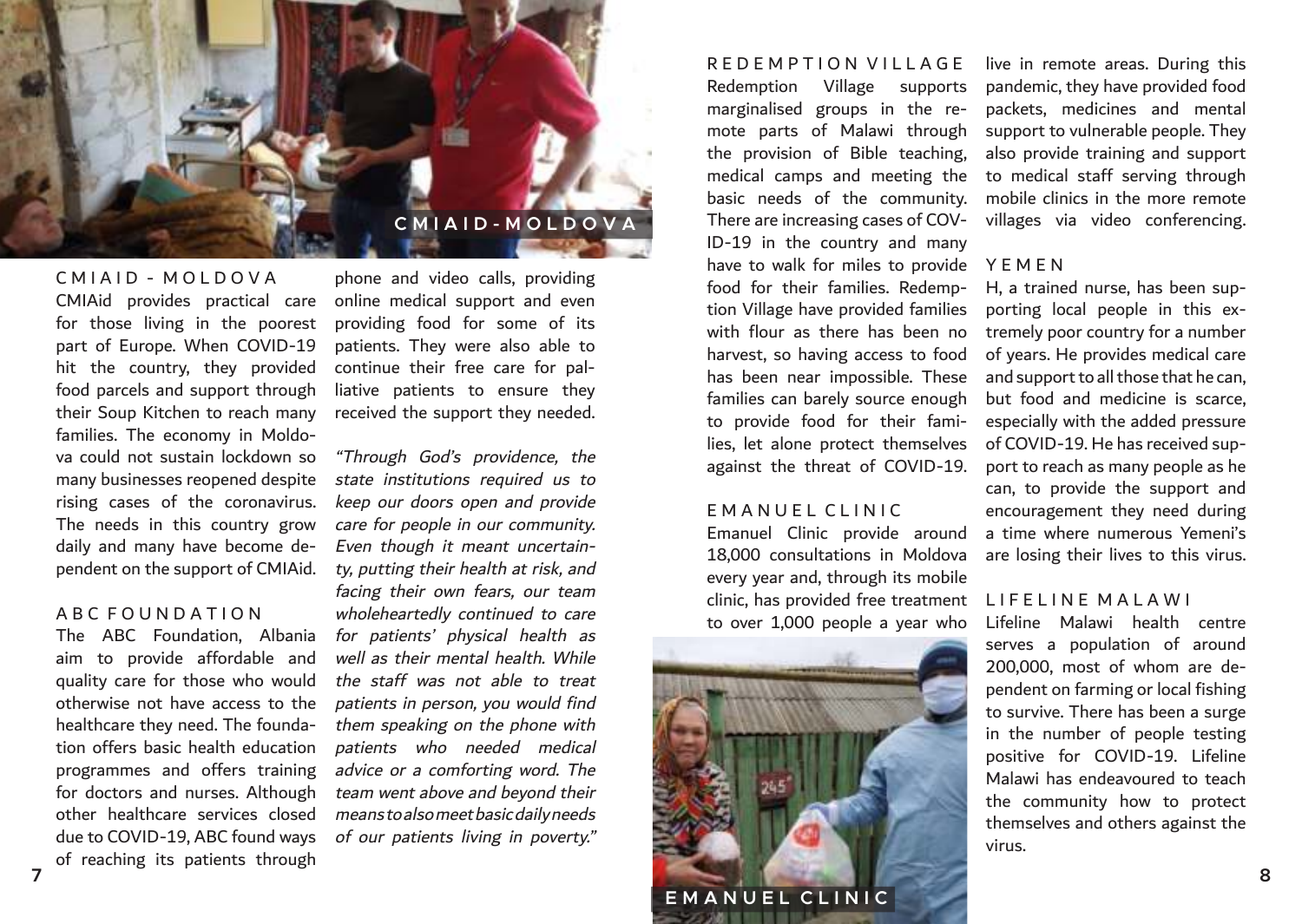### D A N C U V I L L A G F

Breadline supports a number of of Mumbai and Thane has been churches across Eastern Europe, particularly in the poorest country of Moldova. Dancu Village is one project that supports those living in incredibly poor conditions who barely have enough to survive. Pastor Slavic and his team have provided relief to many families who were distressed, grieving, hopeless or forgotten by the authorities. The team have distributed food parcels or taken the elderly a hot meal.

#### B E T H A N Y H O S P I T A L

Bethany Christian Hospital serves in one of the largest slum areas of Thane, near Mumbai. When COVID-19 hit, Bethany were forced to close its doors, but were able to reopen in May. since we opened our hospital to COVID-19 patients, and we have seen how the Lord has led us step by step, at first reluctantly, to what is now a fully-fledged COV-ID-19 hospital. We have a total of 60 beds, of which 15 are ICU beds have been set aside for COV-ID-19, with around ten patients at any given time on the ventilator.

So far, we have treated 462

COVID-19 patients. The area the most affected, with one of the highest number of cases in the country. The challenges are colossal, but so is the God that we trust in. However, often, at a human level, it has been quite daunting and depressing. Please do pray for: wisdom for our core management team of 6 people and safety, commitment for our health care workers. We have spent the last four months digging into the reserves of the hospital. The costs of treating a COVID-19 patient is substantially higher due to barrier nursing and the use of PPE'S."

"It has now been three months are striving to improve people's The needs are still enormous globally due to the effects of COVID-19, so please continue to pray for these projects who lives and offer them a hope that transcends all understanding.



## **CAMBODIA D U R I N G A P A N D E M I C**

### **C A M B O D I A A C T I O N**

he COVID-19 infection rate in Cambodia has been much lower compared to other countries around the world and for this we thank God. However, the knock-on effect on the Cambodian economy will be long felt, be it in absence of the thousands of tourists who will not visit the country or the loss of exports for the garment industry. T

These industries, employing hundreds of thousands of workers, will suffer long-term effects of their already burdened families. the disease despite the decline in

shopping restrictions in the west. We live in a global economy and developing countries like Cambodia depend on healthy, well managed buying and selling arrangements, any hold-ups or failures in the system has a downstream impact. Many garment workers, already on a tight budget, have had their hours cut, some being suspended and others have been dismissed. As a result, they have tried to find other work around the city or returned to the provinces to live with

infection rates or the relaxation of The tourism industry has also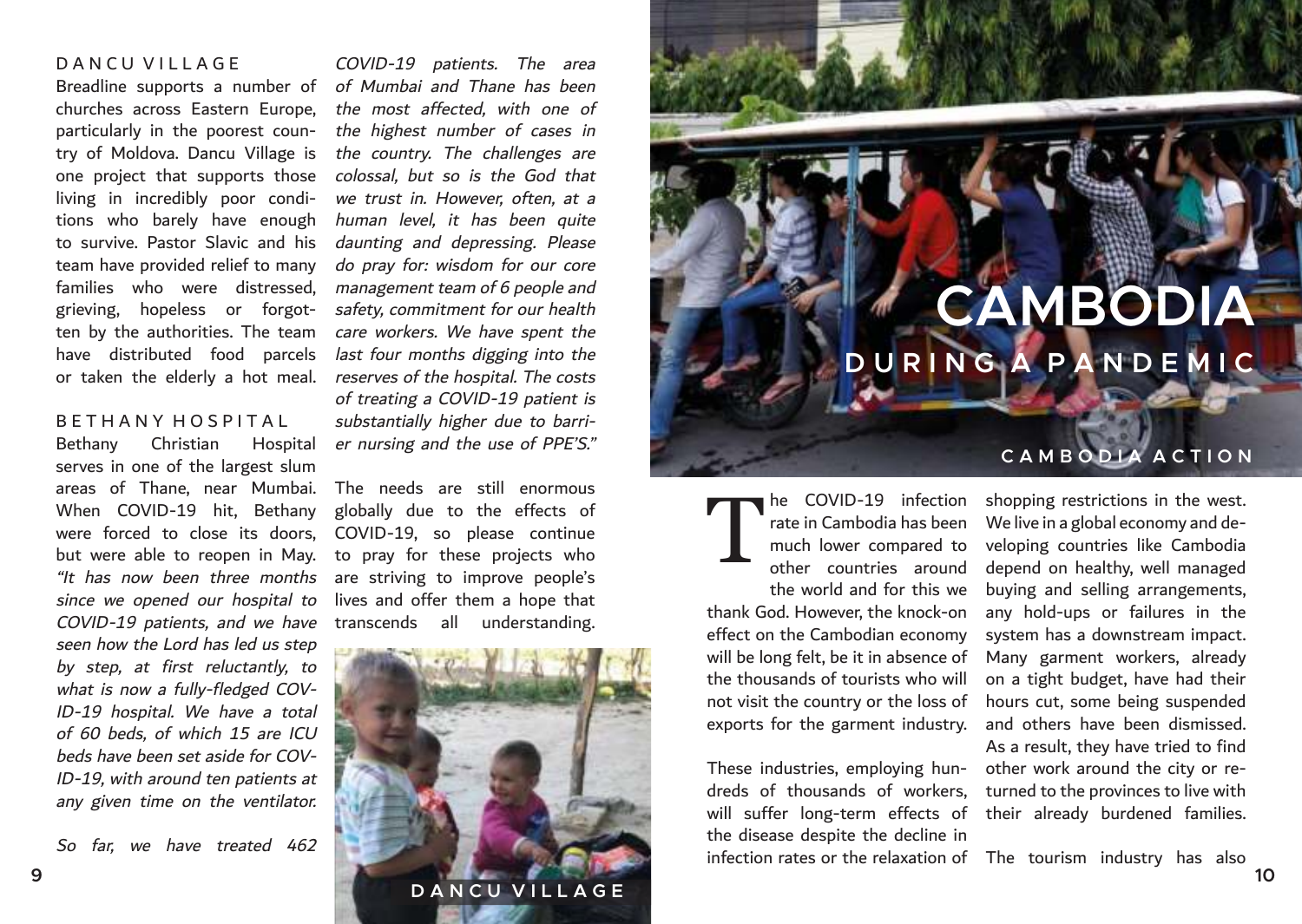been hit hard with this virus and far fewer visitors are coming to see the sights of this beautiful nation. Whether due to fear or restrictions. people are not booking holidays to the Kingdom. Cities like Seim Reap, that normally see thousands of tourist flocking to see the temples, has been described as a ghost town. Added to the possible fear of travel are the formalities that are required by the Cambodian government for entry to the country. Visitors are having to produce prearranged clearance documents, are required to undergo tests on arrival and to place a large sum of cash as a deposit on arriving at the airport. While all precautions and provisions for quarantining in case of infection may be advisable, all factors and costs considered, this will result in a drastic reduction in incoming travellers. There has been O U R T E A M S T A Y E D a sharp decrease of budget airlines connecting flights into Cambodia from major airlines. Thai Airways, a popular carrier, are not taking any bookings until September.

Cambodia's largest jobs sector is in those businesses that support larger industries. It is estimated for every one person employed, two other people ben-

The micro-economy is diverse, be it the lady that cooks cheap lunches, the man that searches for scraps of recyclable plastic to sell or the street water sellers making a few dollars on hot days, COVID-19 pays no respect to anyone, affecting thousands of household incomes.

All of this does not bode well for Cambodia. Recently, the Asia Development Bank published an article stating that over 68 million jobs could be lost across Asia with Cambodia standing to see over 400,000 jobs cut because of the impact of COV-ID-19. According to news sources, in 2020 the economy will shrink to a growth rate of 2.3% versus 7.1% in 2019. But thanks be to God, despite all of this we faint not.

efit through small enterprises. an opportunity to be of help and Cambodia Action works in the country through partnerships that are already on the ground. We have always seen the importance of supporting local NGO's who minister to the poor and vulnerable. As a result of the outbreak of COVID-19, that same determination to help Cambodia guided the decision for our team members to remain in the country. It gave

advise those that need it the most. A lot of the focus has moved to the dangers of the virus, awareness and prevention of any further spread. Cambodia Action as a mission supports our partners and team through prayer and administrative support, and we applaud the hard work that is carried out in a difficult situation.

#### CHILDREN'S WORK

With the immediate closure of schools ordered by the government, parents were landed with the added issue of how to continue educating their children at home. For families living on the edge, using their children to earn some income is a constant temptation, especially if one or both parents have HIV or struggle with other serious health issues. Sunrise, one of the projects

supported by MMN, have tried to keep these young people engaged and their minds occupied. FIrstly, they offer the children technical assistance in accessing e-school. Secondly, they give out phone cards with internet minutes so they can receive online lessons and finally offer follow-up visits from teachers to offer homework monitoring and encouragement. Added to this the Sunrise HIV programme helps in practical ways, by paying for school fees and study materials. They also want to see the creative side of the children activated, so they provide fun times and playful activities for the children in these poor neighbourhoods. They are doing a great job and are a great witness to God's love. Please pray for this ongoing work in Cambodia.

## Sunrise... have tried to keep these ung people efit through small enterprises. an opportunity to be of help and<br>11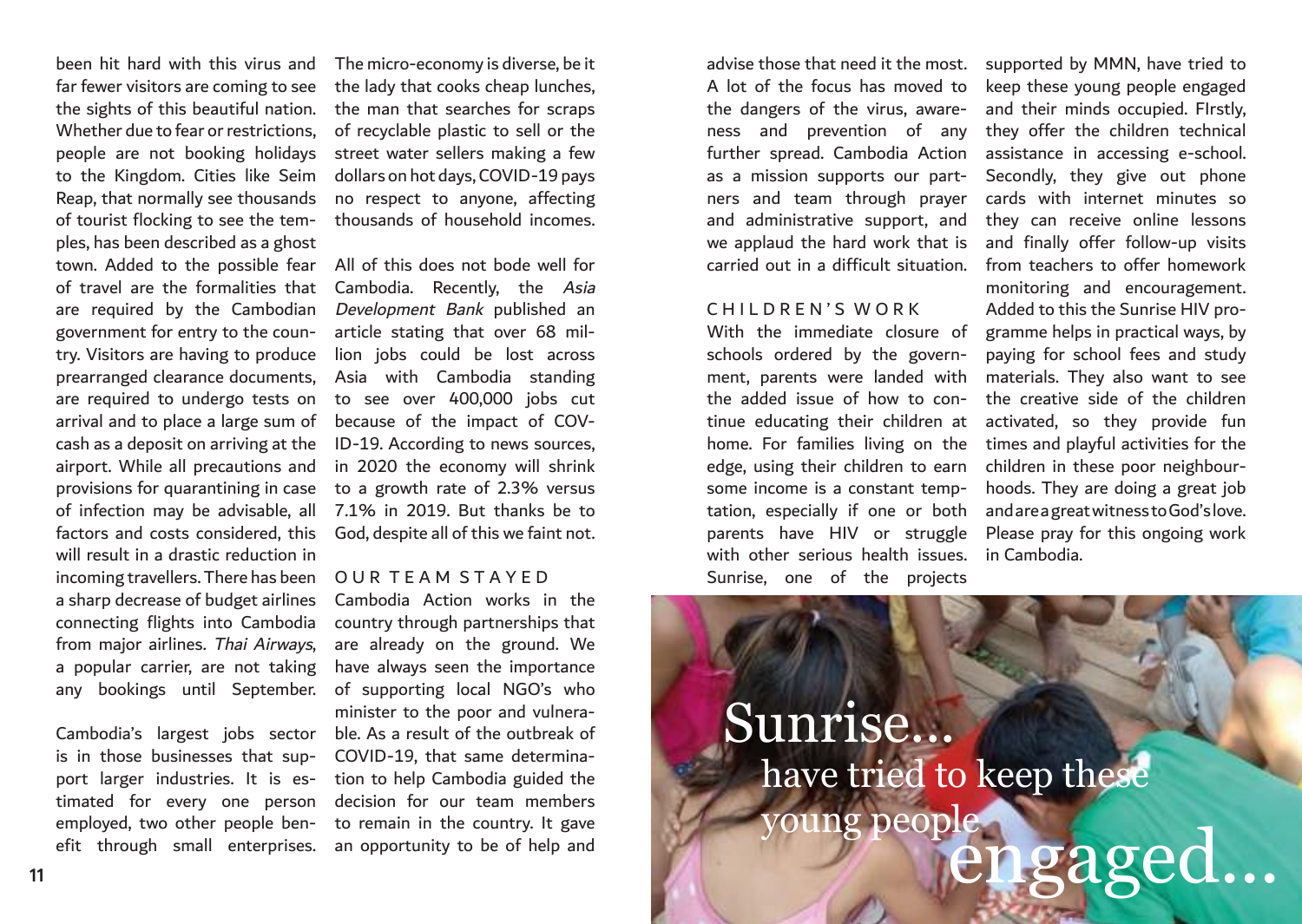## **HOPE G I V I N G B A C K**

### **V I S I O N F O R C H I N A**

cripture reminds doned babies in an orphanage or the Agape Farm, has been estabtheir provision for families lished as a small social enterprise struggling alone with the chal-business. lenges of caring for special needs children: a pioneering H Z A G A P E S

Agape has been key in establishing a bers of staff: Shekinah Shalom number of welfare-based projects, Childcare Centre and each with a clear purpose and Eagles Wings. There are 48 chilvision, and has appointed pro-dren cared for in the childcare ject managers responsible centre, of whom 80% have

not to despise the day and finances, with oversight of small beginnings. provided by the main Agape Little did teachers board and office. Some of realise what would happen the projects are registered due to their visits to aban-as subsidiary NGOs and one, for their day-to-day running

work was about to be birthed! HZ Agape is made up of two programmes, employing 18 mem-

cerebral palsy. There is a fo-with parents, a parents' cus on rehabilitation and this group has been set up to help year 2,257 rehabilitation ses-support them. A lot of this sions took place for these chil-work involves coming alongdren. There were also various side the parents, educating activities and outings for the them about their children's children and staff. Eagles conditions and what is pos-Wings has 16 students who are sible with training and help, being taught life and social plus teaching them to conskills. It is hoped that some of tinue with the rehabilitation them will be able to get jobs, and training at home. Most and so they are being trained have never had these specifically for this. They opportunities for support or have also been learning about teaching before. This work with traditional Chinese and what is celebrated in each as the work with the children different holiday. They have themselves, as they seek to been on outings to look at na- show the Father's compasture and to find out about sion and love through their lives the world. These are young and attitudes. people who were previous-

ly shut away out of sight, HOPE HAVEN either in institutions or in their Hope Haven is a childcare home because their parents were facility for abandoned or too ashamed to let them be seen. orphaned children. It opened

This year, a Disabled Sports Meeting was held where dis-then. Currently there are 24 abled young people could members of staff, who work show their talents, raising in partnership with the Main their profile in the communi-Welfare Centre, caring for ty, and showing the potential 30 children from the age of 0-6 that these precious ones have. years. Staff training is impor-Staff are also being trained tant to them and 18 staff training with professional

culture the parents is as important

For those who live at home the past year. They also had in 2001 and has grown and dramatically since courses. programmes were run over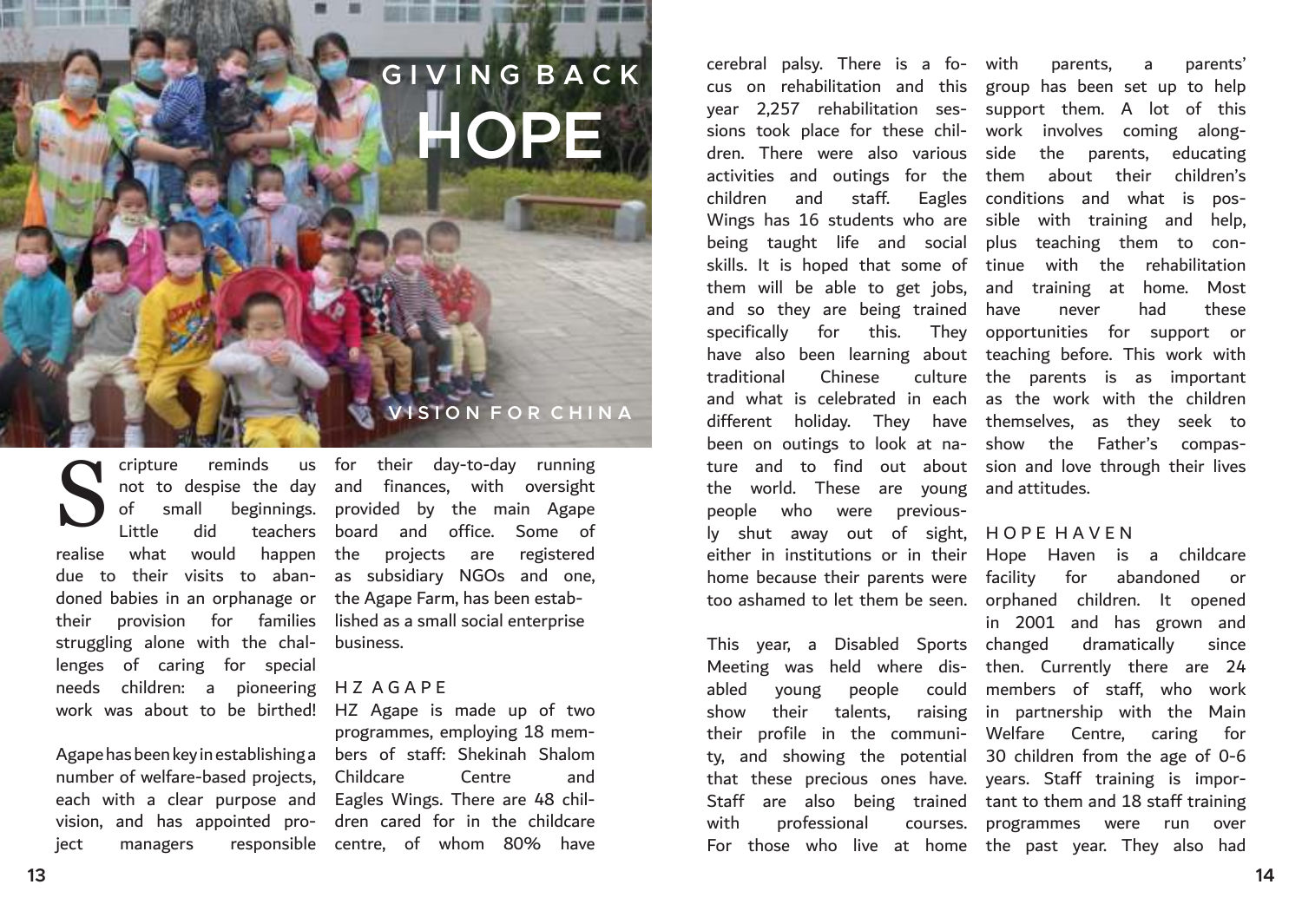## ...to provide professional, loving care to the children...

volunteers over the year. Partly Well of Love succeeded to the due to these visits and the activi-work started by Qing Xing ties they do in the community, they and gained NGO status in are developing relationships 2014; that work continues to with local businesses groups, so that they now get sessions, both at the centre resources such as milk powder and nappies from these companies. Excess items, or needs to develop physically, those they cannot use, are do-cognitively and spiritually. nated to other groups in the city. The plan for the next year is to According to the latest continue to provide profession-statistics there are about 85 al, loving care to the children in their care, including organising various kinds of disability, repa variety of activities for them. resenting over 6% of the total Please pray as we continue to promote the sponsorship projects, Love Baby, within China, and the VFC year. Well of Love aims to Sponsorship scheme internationally.

#### W F L L O F L O V F

the Qing Xing centre with its origins in the vision and prayers of two teachers. They wanted to share God's love in a practical way with families who struggled alone with the challenges of caring for children with special ing premises, has produced unique needs. The centre, opened in 2000, gained

352 visits from teams and government registration in 2002. and this day, providing intensive and in the home, enabling children with special

Well of Love began life as empower and train up local staff million people in China today with population. More than a million babies are born with a birth defect every provide these children with appropriate and tailored holistic therapy, education, vocational training and rehabilitation, and to with the specialist skills and expertise they need. Over recent months we have had to adjust how families are helped due to COVID-19, this, along with complying with government regulations and changwhich difficulties. Please pray for this greatly needed work in China.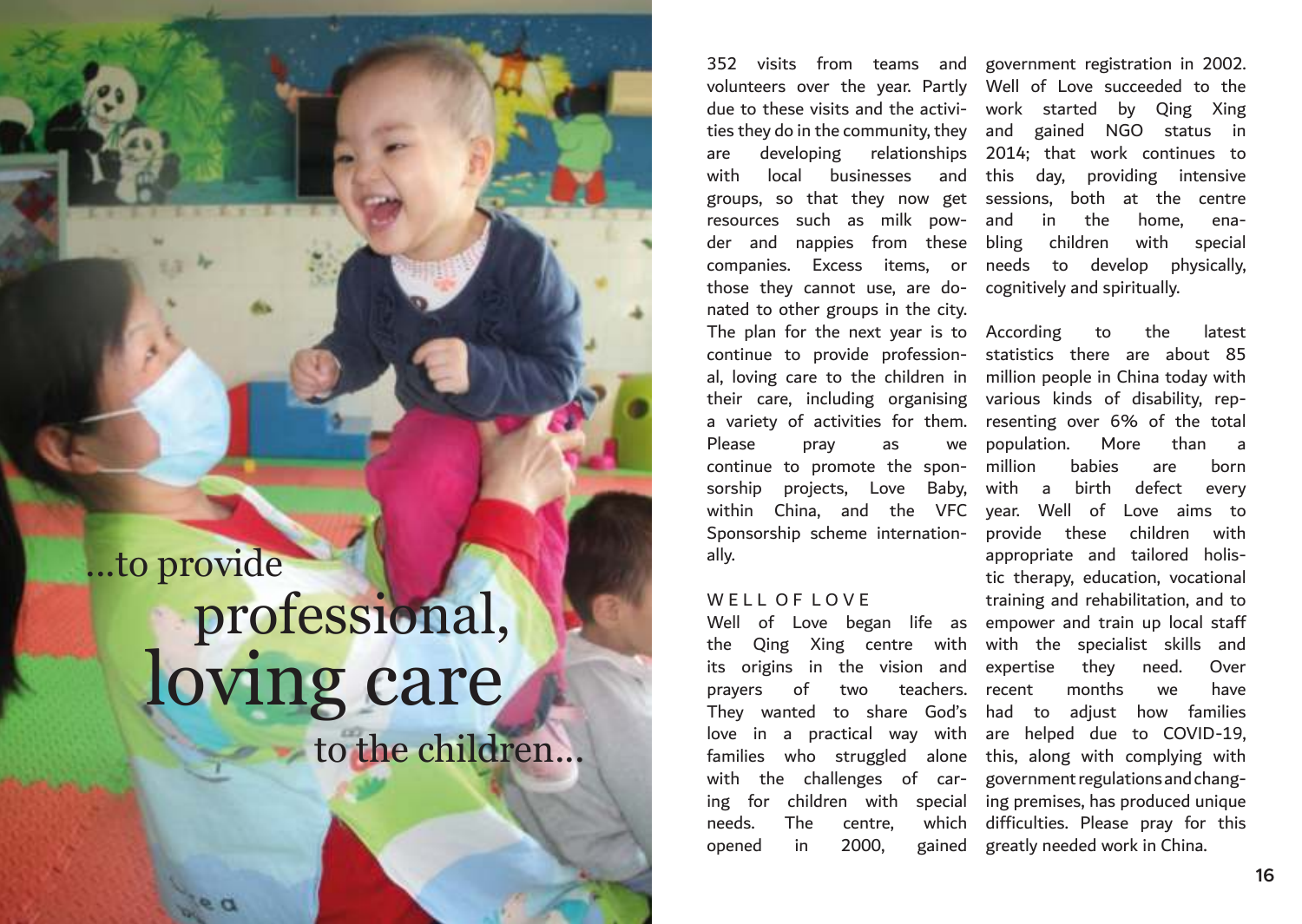**LIVES T U R N I N G A R O U N D**

> village in Prey Veng province. She is the eldest amongst six siblings, and is smart and responsible. When life became more difficult in Prey Veng, her parents decided to move the whole family to live in a church compound in Takeo province. Being the eldest and the smart one in the family, her family's hope for a better life hinged on her frail shoulders. While she was studying in high school, she worked as a part-time English teacher in Cambodia Adventist School. The money she earned from teaching she gave to her parents to help out in their daily expenses. M

arina was born into a poor family in a small

She had set her sights on going to a university in Phnom Penh, a goal she had achieved. She met her partner there and started a four-year relationship that came to an end

**M O T H E R ' S H E A R T O R G A N I S A T I O N**

when she got pregnant. Her boyfriend wanted nothing to do with her pregnancy and vanished. Due to shame and disappointment, her family did not accept the baby and refused to support her for being pregnant outside of marriage. Depressed, miserable, alone and pregnant, Marina had nowhere to go as she watched her world crumbling before her eyes. Until she found Mother's Heart Organisation.

Marina began with the Crisis Pregnancy Support Programme with the goal of being independent so she could raise her baby and still be able to achieve some of her dreams. When she entered the programme she was approximately four months pregnant and received pregnancy care right away. She was provided a safe place to stay by one of our partner organisations where she was immediately surrounded by staff

and other young mothers. While there, there she improved her self-awareness and had the support and encouragement from the Mother's Heart's team, as well as from the young women facing similar circumstances to her. The social worker and counsellor met with her several times a month to provide all her needs, especially on her pregnancy and emotional well-being. She faithfully went to her health checks and other appointments with the midwife. Marina also began attending maternal education classes and other skills trainings needed to achieve her goal of independence. Throughout these classes organised by the social work and counselling team, she was able to navigate through her feelings and emotions and was able to make a plan for her and her baby.

She is a smart young woman and, after several classes, she regained her self-esteem. She quickly absorbed the knowledge she gained

who supported and cared for her, from attending these classes and counselling sessions and became better prepared for her new journey as she welcomed her baby into her life. During her time in the programme, Mother's Heart also provided counselling to her parents in the hope of reconciliation. Mother's Heart observed that Marina has shown strength of character and learned from her transgression. The Director of the shelter also agreed with the team that Marina is very determined to turn her life around and make a fresh start with her baby. Such was her progress that the Director offered her a job to work there when she graduated from the Mother's Heart programme. These days, you can find a different Marina at the shelter, not as a resident, but as one of the regular staff. She is confident and in love with her baby. She has a place of her own, a job to provide for her and her baby's needs, reunited with her family, and a new and promising life with so much opportunity ahead of her.

### Marina has shown strength of and learned from her character transgressi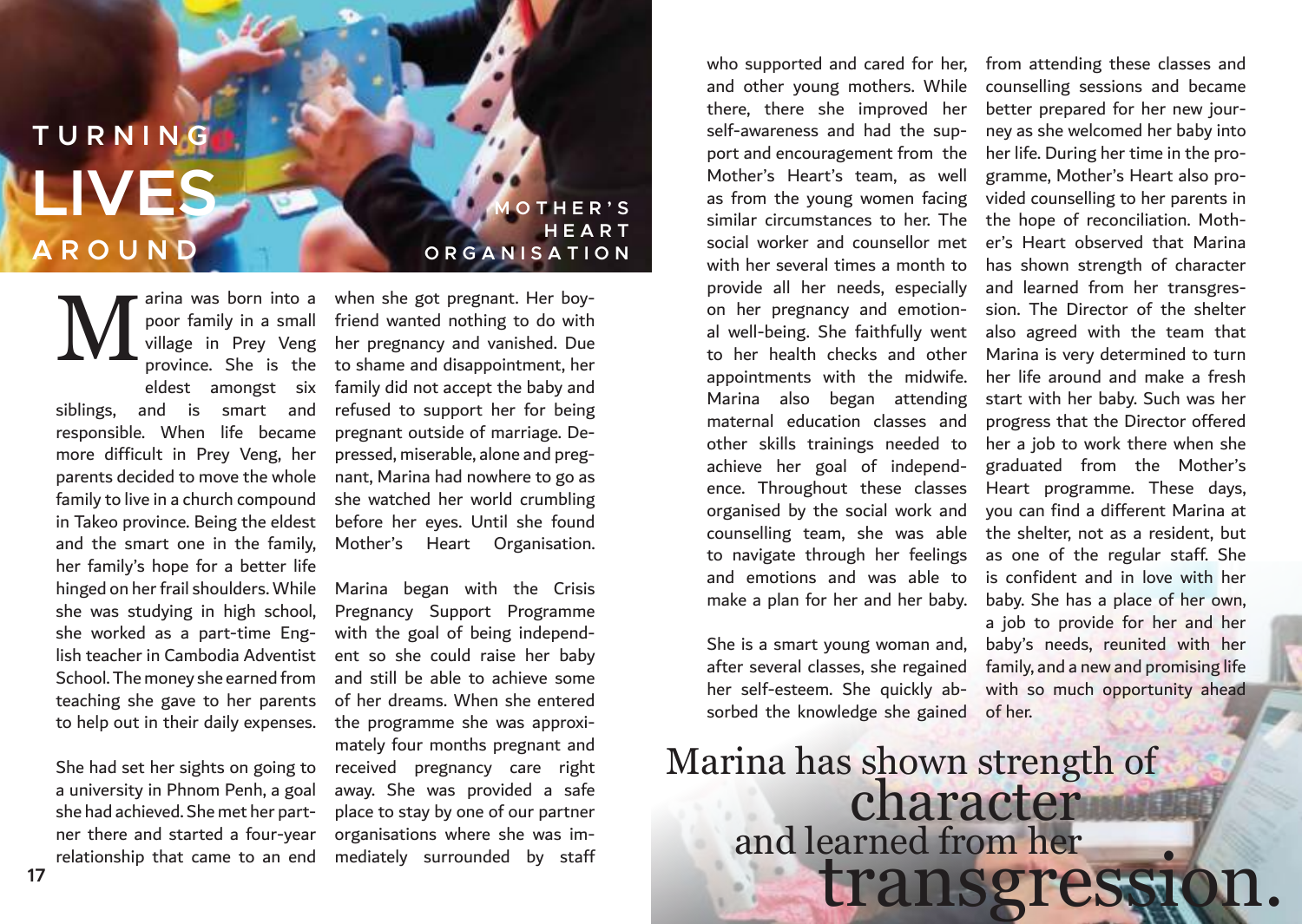## There is  ${\bf so}$   ${\bf much}$

## fear

 throughout the country...

## **L I F E L I N E MALAWI**

alawi is now experiencing a surge in the number of cases testing positive to the coronavirus. At first, M

much of the COVID-19 cases came into the country by Malawians who were returning from countries like South Africa. The borders were closed to foreign travellers, except for essential workers, like lorry drivers. People have been tested as they came through border control. These first cases were easy to identify, isolate, and monitor. Slowly things got out of hand and the virus is now spreading in the community. There is much fear throughout the country and communication about what is going on has been limited.

The President did try to impose a lockdown in April but thankfully the High Court blocked him from implementing this. A complication to the control of the virus spreading was the rerun of last year's annulled Presidential election. The President and other candidates still held political rallies throughout May and June, exposing people to the spread of the virus. Now the election is over, and a

new President has been elected. He seems to be taking the coronavirus seriously, and cancelled both his inauguration celebration and the Independence Day festivities immediately after taking office. He is a Christian and we pray he will be good for Malawi.

The number of COVID-19 cases at the time of writing is 2,364, with sadly 38 deaths. The rate of cases and deaths increase with each passing day. The situation in the rural community of Ngodzi is worrisome. Although, they have been teaching the community about the spread of the virus and about how to protect themselves and others; many do not follow these precautions and control measures. The Head Nurse says that this is due to poverty and the lack of acceptance of the seriousness of the situation. So far, there have been no cases of COVID-19 in the community. There have been several people who have travelled to the community from South Africa via back roads and have not been tested. The community leaders then have notified health officials.

Justus, the Director at the Health Centre, said one of his biggest concerns was the increase in the

community of teen pregnancies. This is already a problem that is faced with 40% of the babies born at the clinic to teen mothers. Schools were closed early on in the pandemic. The youth and children's afterschool programmes were stopped because gatherings were limited. So now youth are idle and, for some, sexual activities have become a recreation. They have recently seen a big rise in the number of pregnant teens coming to the antenatal clinic. Justus would like to start a behavioural change initiative in the community. They have done this before and it made a difference.

The economy has slowed down due to social distancing measures, isolation, job loss, and food insecurities. Justus reported that the effects on the Health Centre were an increase in people coming to the clinic with STI's, and an increase of others who were suffering the effects of a rise in malnutrition because of COVID-19 related job loss and lack of food. Thank you for your support, your prayers, and interest in our work.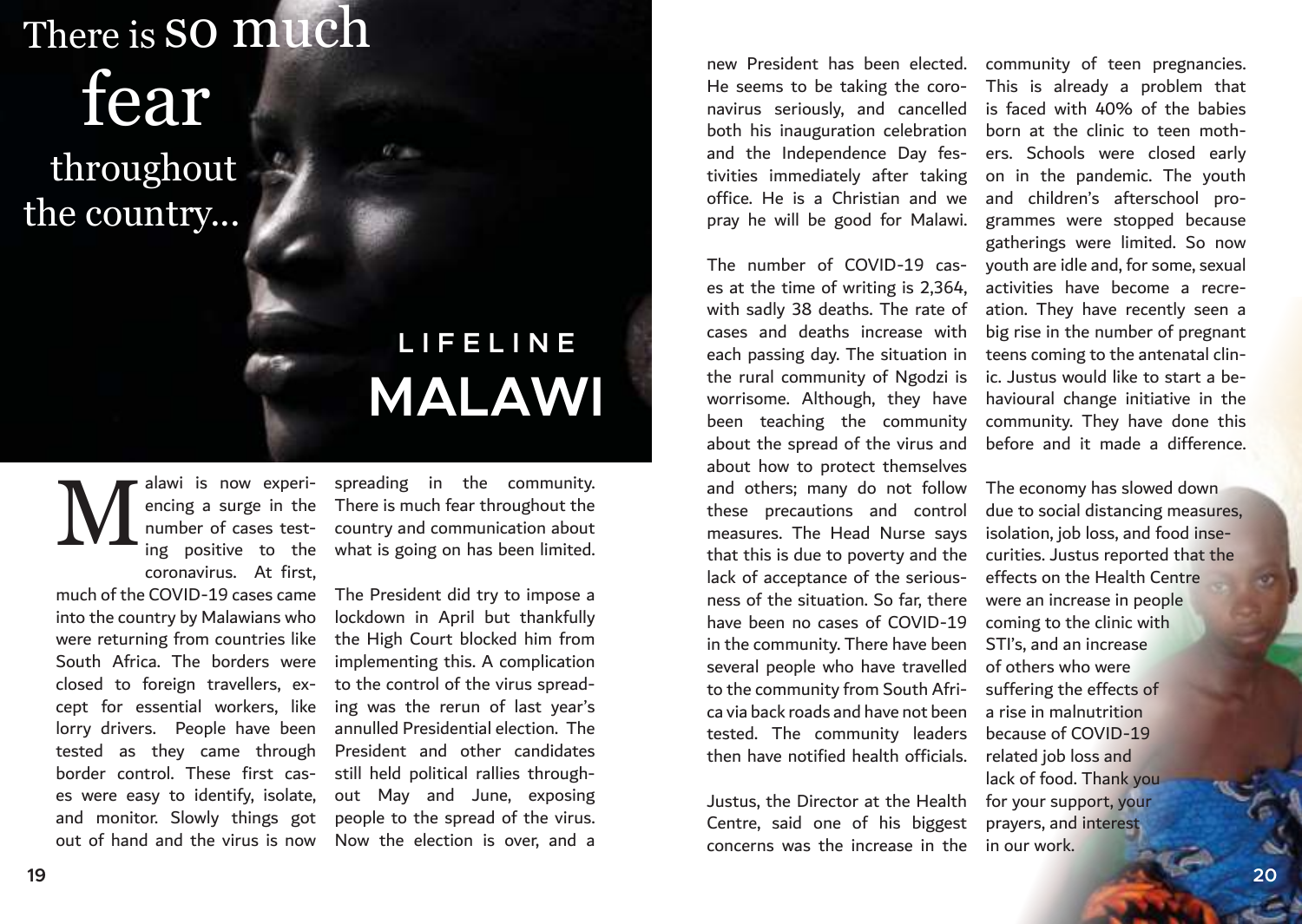## **P R O J E C T F O C U S**

### **L E P E L I C A N , A F G H A N I S T A N**

### **W H A T D O Y O U D O ?**

Le Pelican provides quality primary school education, hot meals, sports and leisure activities, and vocational training to more than 300 very poor children.

In addition, it provides education through secondary school in sign language for 150 deaf young people. The deaf are also provided with vocational training and computer skills.

Le Pelican strengthens the daily nutrition of each of the 450 students it serves through daily nutritious meals. The project assists in getting deaf children examined to see if surgery or hearing aids can improve their hearing. Le Pelican also seeks to address physical deformities and other effects of disease that the children present. Children are taken to hospitals and treatment is paid for.



### **H O W D O Y O U D O I T ?**

Le Pelican employs qualified Afghan teachers, cooking staff, cleaners, and staff to assist Ariane Hiriart in this work. There are strict guidelines for performance and Ariane has maintained a culture which promotes excellence and care in all things. Le Pelican's main tools are quality education, training, love and care. These are making life-changing differences in the lives of all who are served.



### WHAT IMPACT **H A V E Y O U H A D ?**

Le Pelican has served the poor Hazara community of Afghanistan for 13 years. Its longevity and the trust that it has built with the community it serves has enabled Le Pelican to be accepted and protected by the community. Whole families have benefited from the improvement of their children's lives and the opportunities that has provided.

Though open witness is impossible in this context (proselytisation is forbidden in this nation), it is an open and accepted fact that this is a Christian organisation. The love and commitment demonstrated has a huge impact on lives and many questions are asked and answered. Holidays offer a unique time to explain why we celebrate.

### WHAT ARE SOME OF YOUR **B I G G E S T C H A L L E N G E S ?**

Security is the biggest challenge to this project. The project exists in an environment that is volatile and violent, and where organisations such as ours are routinely attacked savagely with many casualties. Le Pelican has invested in security improvements including strong walls, steel doors, safe rooms, etc, but we recognise that our ultimate protection comes from the Lord. A challenge ahead is finding qualified people who are willing to come and serve in this environment. We pray that there will be peace in this nation and that people committed to this work will be found.



We deeply appreciate your interest and support. Please pray for God's blessing and protection after re-opening in early August, after being closed since mid-March at the government's orders for COVID-19.